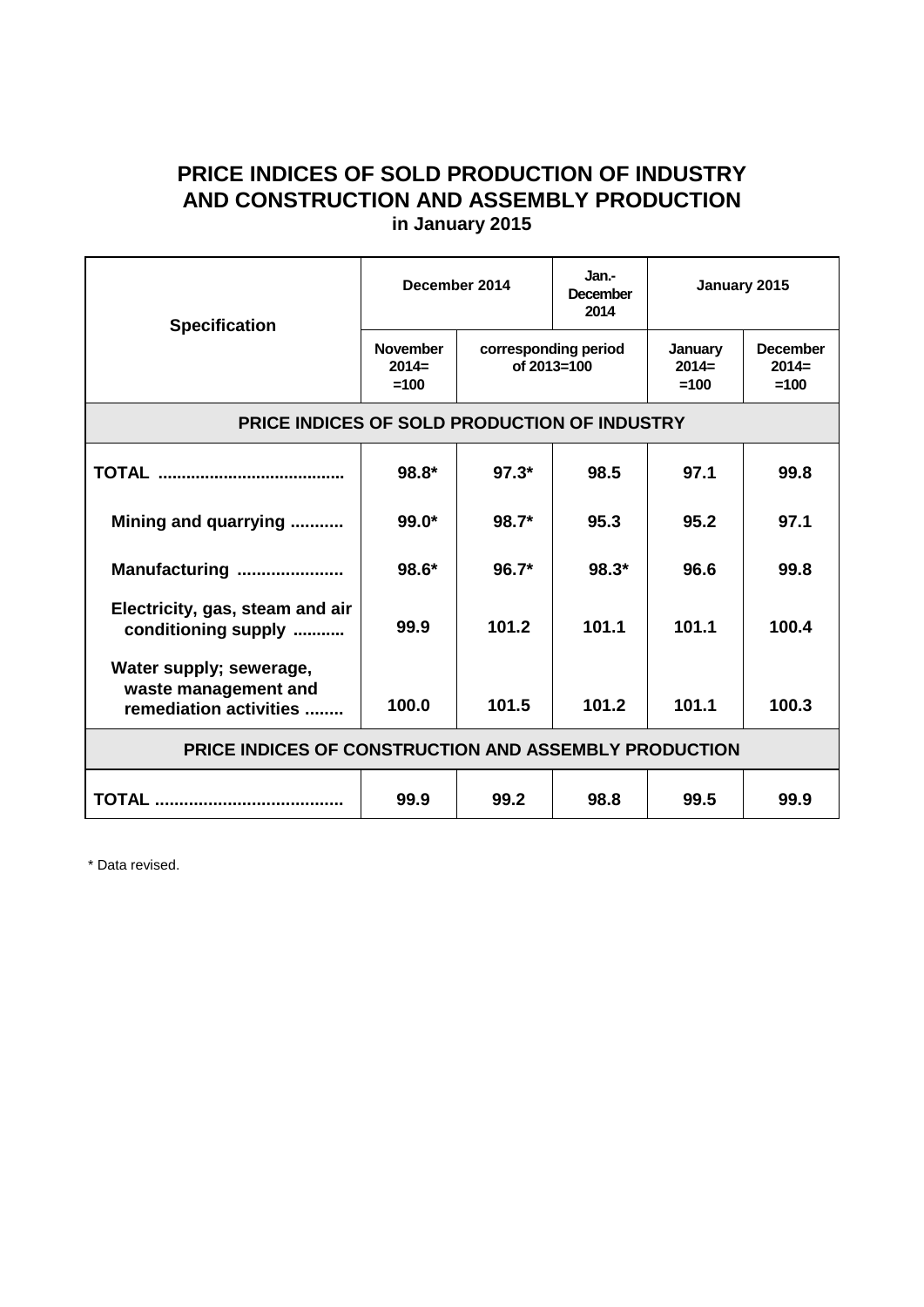According to preliminary data, **the prices of sold production of industry** in January of 2015 were of 0.2% lower than in the previous month. The highest drop of prices was recorded in mining and quarrying (of 2.9%), of which in mining of metal ores (of 9.1%) but the growth of prices was recorded in mining of coal and lignite (by 0.1%). Prices in manufacturing were also lower (of 0.2%), of which in manufacture of coke and refined petroleum products (of 8.3%). The prices were lower among other things of printing and reproduction of recorded media (of 1.0%), in manufacture of rubber and plastic products (of 0.2%) as well as of food products (of 0.1%). The prices in manufacture of products of wood, cork, straw and wicker reached the level similar to the one recorded in the previous month. However the prices were higher among other things in manufacture of chemicals and chemical products, of furniture, of leather and related products (by 0.1% each), of other non-metallic mineral products, of machinery and equipment, of beverages (by 0.2% each), of metal products, of wearing apparel (by 0.3% each), of pharmaceutical products (by 0.4%), of electrical equipment, of textiles (by 0.5% each), of computer, electronic and optical products (by 0.9%), of paper and paper products (by 1.0%), of basic metals (by 1.1%), of other transport equipment (by 1.3%) as well as of motor vehicles, trailers and semi-trailers (by 1.6%). The prices in section water supply; sewerage, waste management and remediation activities increased by 0,3% and in section electricity, gas, steam and air conditioning supply – by 0.4%.

In January of 2015 the prices of sold production of industry were of 2.9% lower than a year earlier. The drop of prices was recorded in mining and quarrying (of 4.8%) and in manufacturing (of 3.4%) The prices increased in sections: electricity, gas, steam and air conditioning supply as well as water supply; sewerage, waste management and remediation activities (by 1.1% each).

It is estimated that the **prices of construction and assembly production** in January of 2015 were of 0.1% lower that in the previous month. A drop of prices was recorded in construction of buildings, in civil engineering (of 0.1% each), however price in specialised construction activities reached the level similar to the one recorded in the previous month.

In comparison to January of the previous year, the prices of construction and assembly production fell of 0.5%.